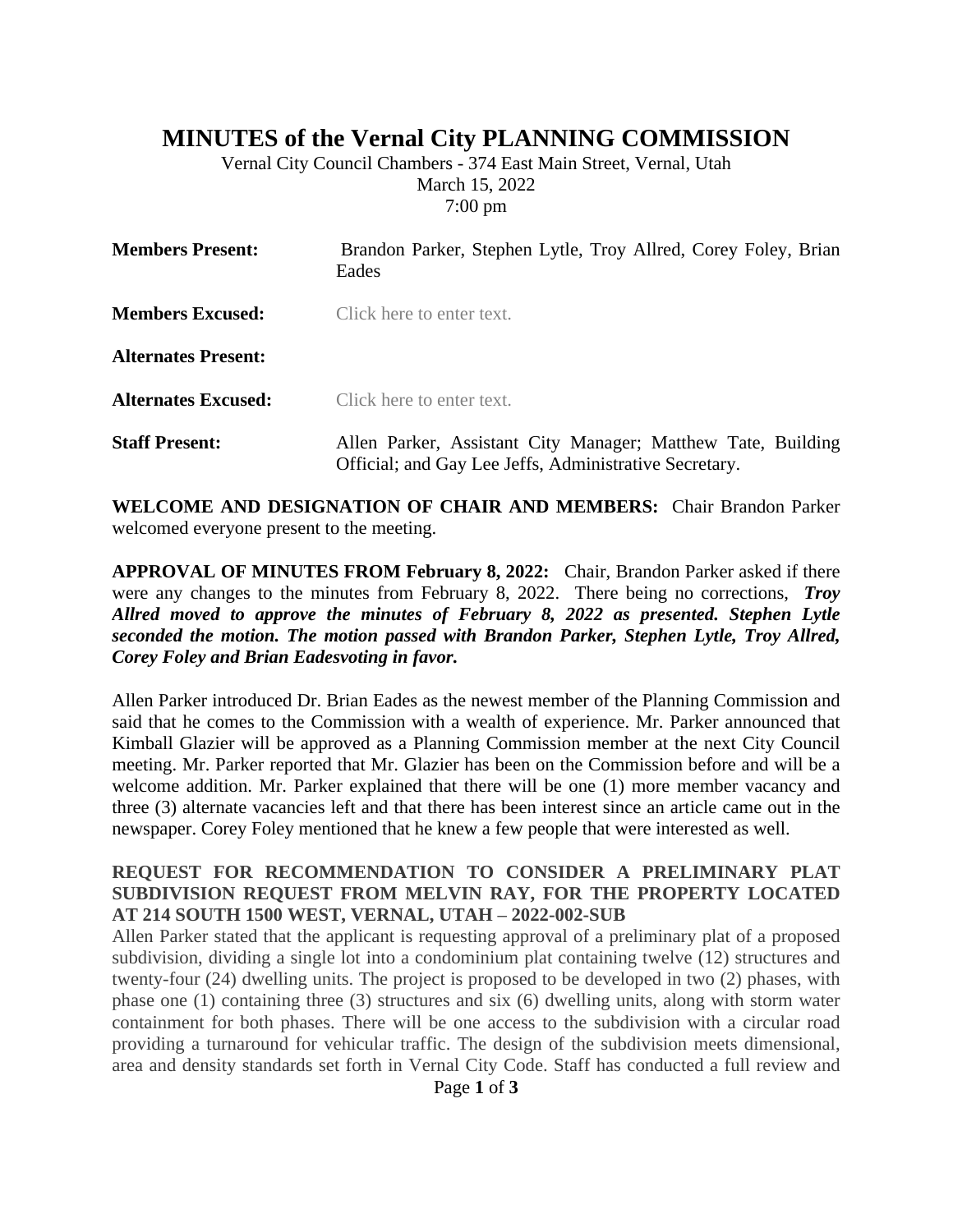### **Vernal City Planning Commission Minutes March 15, 2022**

found that the submittal required some adjustments to be brought into compliance with Vernal City requirements. A review of the application has been conducted by Timberline Engineering and Land Surveying and some minor discrepancies were noted. Those corrections are being made to bring the drawings into substantial compliance with applicable surveying and engineering standards as well as Vernal City Code. Members of the Commission commented that it is good for the community. Mr. Parker informed that it is the first of several subdivisions proposed by different developers for the City. Chair, Brandon Parker opened the public hearing to receive comment from the public. There being no comment from the public, Chair, Brandon Parker closed the public hearing. Mr. Parker pointed out the subdivision is zoned R-4 which is a high density residential zone and that the project does not come anywhere near what the maximum density allows. Because it is in the R-4 zone the setbacks are reduced. *Corey Foley moved to forward a positive recommendation to the City Council to consider preliminary plat subdivision request from Melvin Ray, for the property located at 214 South 1500 West, Vernal, Utah-2022-002-SUB*. *Stephen Lytle seconded the motion. The motion passed with Brandon Parker, Stephen Lytle, Troy Allred, Corey Foley and Brian Eades voting in favor*.

#### **RECOMMENDATION TO CONSIDER AMENDING THE VERNAL CITY MUNICIPAL PLANNING AND ZONING CODE SECTION 16.42 – R-3 RESIDENTIAL ZONE – ORDINANCE NO. 2022-04**

Allen Parker informed the Commission and Public that the public hearing for this amendment has been incorrectly advertised. It will need to be properly advertised and the Commission will need to conduct a public hearing in accordance with the requirements of State law. Mr. Parker introduced the amendment for the benefit of the public in attendance. Mr. Parker stated that the amendment represents a reduction in some of the requirements in both the R-3 and the R-4 zones. It reduces some of the area requirements for a lot in the R-3 and the R-4 zones. Mr. Parker read some of the proposed changes to those zones. Mr. Parker stated that they seem like minor changes but they do, and in fact scaling the differences between the zones, have incremental changes in the densities and the way they are handled. Chair, Brandon Parker opened the public hearing to receive comment from the public. Michael Naumu 590 West Main Street, Vernal, Utah, asked where the new zoning parcels are located. Mr. Parker explained that they are already existing medium and high density zones. Corey Foley commented that they are scattered throughout the City limits. Mr. Parker showed the zoning map on the monitor and showed where the R-3 and R-4 zones are located in the City. Chair, Brandon Parker closed the public hearing.

**RECOMMENDATION TO CONSIDER AMENDING THE VERNAL CITY MUNICIPAL PLANNING AND ZONING CODE SECTION 16.46 – MANUFACTURED HOME ZONE (MH) AND SECTION 16.04 – DEFINITIONS – ORDINANCE NO. 2022-03** Allen Parker informed the Commission and Public that the public hearing for this amendment has also been incorrectly advertised. It will need to be properly advertised and the Commission will need to conduct a public hearing in accordance with the requirements of State law. Mr. Parker introduced the amendment for the benefit of the public in attendance. Mr. Parker explained that tiny homes are popular around the nation right now. The way the City Code is written, an R-3 or R-4 zone would be very accommodating to a tiny home subdivision or tiny home development. It would basically be developed in a high density fashion, but with a smaller